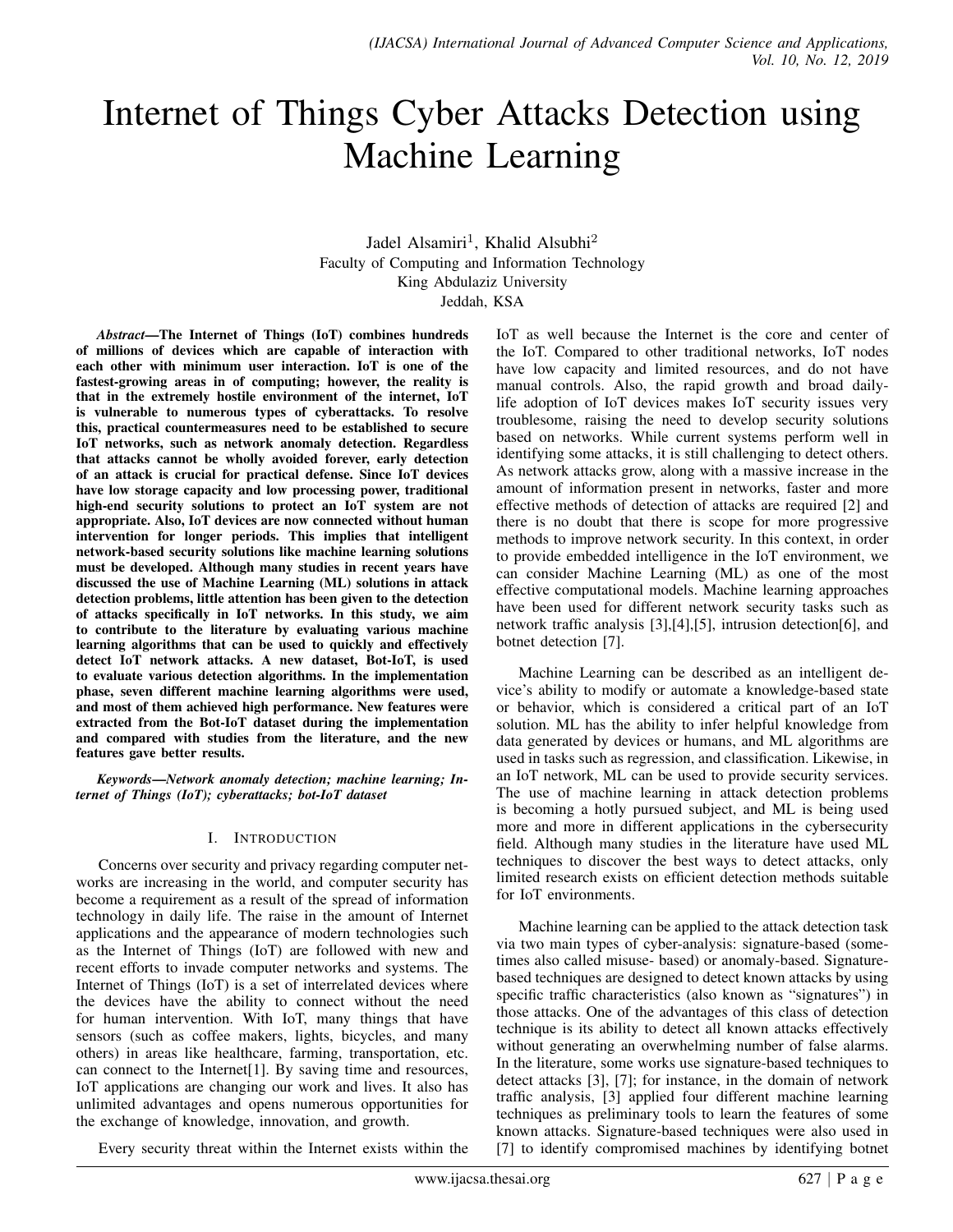network traffic patterns. The main drawbacks of signaturebased approaches are that the efficient use of these approaches requires frequent manual updates of attack traffic signatures and that these approaches cannot detect previously unknown attacks. The second class of detection methods is anomalybased detection. This class models normal network behavior, and anything abnormal is considered an attack. The ability of this class to detect unknown attacks makes it appealing to use. The essential issue with anomaly-based techniques is the possibility of high false alarm rates (FARs), as previously unknown (even though legal) behaviors can be considered as anomalies. Signature and anomaly detection techniques can be combined as a hybrid technique. One of the hybrid technique examples is presented in [8] where this technique is used to increase the detection rates of known attacks and reduce the false positive (FP) rate for unknown attacks.

In this study, we contribute to the literature as part of a defense against IoT attack behavior by investigating the efficacy of using machine learning approaches to detect IoT network attacks. The detection algorithms are evaluated using a recent dataset, Bot-IoT, that combines legitimate and simulated IoT network traffic along with different types of attacks [9]. Using the Random Forest Regressor algorithm, features were selected from this dataset. In the implementation phase, seven different machine learning algorithms were used, and high performance achieved. The following are the machine learning algorithms that we used: K-nearest neighbours (KNN), ID3 (Iterative Dichotomiser 3),Quadratic discriminant analysis (QDA), Random Forest, AdaBoost, Multilayer perceptron (MLP), and Naıve Bayes (NB).

We can summarize our contributions through this research as:

- Improvement in attack detection in IoT networks by evaluating the performance of machine learning algorithms on a recent IoT dataset.
- Extract new features from the dataset and select the most appropriate features to improve machine learning algorithm performance.
- Contribute to the IoT literature. Since the number of studies done with the Bot-IoT dataset are still few, working with this dataset could be considered to be a possible significant contribution to the literature.

The remainder of the paper is organized as follows: Section II we review related work and discuss the background in this domain; Section IV show our proposed approach, followed by the implementation details in Section V. Experimental results with evaluations are presented in Section VI; and finally, we conclude this paper with a summary in Section VII.

# II. RELATED WORK

The domain of using machine learning has been extensively researched in the past [6], and several scholarly papers on intrusion detection by data-mining techniques and machine intelligence have been published [10]. However, most of these prior studies have only used machine learning techniques for intrusion detection in traditional networks. We are therefore extending this area of research in this study by specifically applying machine learning to detect attacks in the context of IoT. The application of machine learning techniques to the IoT field is still in the early stages of research, specifically in IoT security, but it has a huge possibility to discover insights from IoT data [11]. In IoT networks, machine learning principles like pattern recognition, anomaly detection, and behavioral analysis can be used to detect potential attacks and stop abnormal behaviors.

To review recent research on the topic of attack detection using machine learning in IoT networks, we examined various studies and summarized them in Table I. In each study, the machine learning algorithms, datasets, and detection approaches are given. When selecting these studies, we focused on the use of different machine learning algorithms and datasets. The studies provide evidence that machine learning techniques can achieve success for attack detection. From the works discussing the issue of using machine learning for IoT security, the detection methodologies can be categorized as unsupervised methods [10], [12], [13], [14] and supervised methods [15], [16], [17], [9], [18].

Many studies have indicated that machine learning techniques can be applied to support attack detection tasks, including kmeans, artificial neural networks (ANNs), Random Forest (RF), auto-encoder, and others, and several authors have applied unsupervised machine learning algorithms for detection problems. Auto-encoders are some of the most significant unsupervised algorithms that have been used in many works; for example, Mirsky et al. [10] proposed the use of autoencoders to extract features from datasets in order to improve the detection of cyber threats. They introduced Kitsune, which is an unsupervised network intrusion detection system that has ability to learn to detect attacks on networks efficiently. Kitsune's main algorithm (KitNET) uses a set of neural networks, known as autoencoders, to distinguish between normal and anomalous traffic patterns. In [12], Meidan et al. proposed and evaluated a novel detection method that extracts behavioral snapshots from the network and also uses auto-encoders to detect abnormals network traffic from compromised devices. The major drawback of using unsupervised machine learning algorithms for detection problems is that in network traffic, most of the flows are normal and anomalies like attacks and outliers are rare, which negatively affects success rates and the detection of anomalies. For this reason, better results are expected with supervised techniques. On the other hand, many supervised learning algorithms are used to detect attacks and are trained on datasets with labels indicating whether the instances have been pre-classified as attacks or not. In [19], Elike Hodo used ANN and Support Vector Machine algorithms to detect non-Tor traffic attack by using ML techniques on UNBCIC datasets. In order to accurately identifying IoT device types from the whitelist In [15], Random Forest algorithm, was applied to features extracted from network traffic data. A recent work that has a similar approach to our study was presented by Moustafa et al. [9] in the original paper which proposed the Bot-IoT dataset. They used LSTM, SVM, and RNN machine learning models to evaluate the IoT dataset, but in their analysis they did not determine the adversarial robustness of their models. In our work, while we use the same Bot-IoT dataset presented in [9], we focus on extracting new features from the dataset and evaluating different machine learning algorithms on this dataset. [22] is another study that used the BoT-IoT dataset.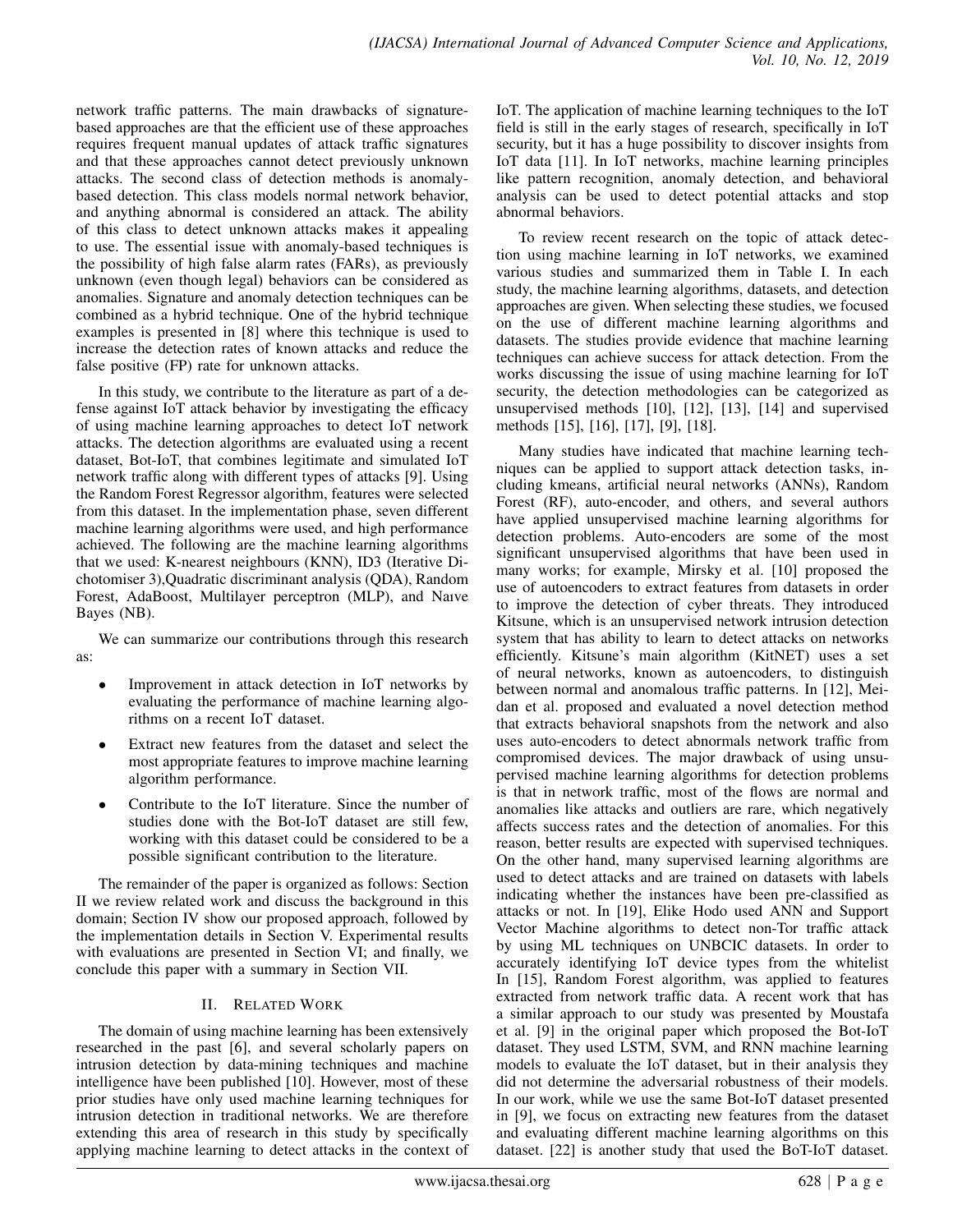| Ref.               | Year | Detection approach |         |                          |              |                              |            | Machine learning algorithms used |              |                     | Data                                 |
|--------------------|------|--------------------|---------|--------------------------|--------------|------------------------------|------------|----------------------------------|--------------|---------------------|--------------------------------------|
|                    |      | <b>Signature</b>   | Anomaly |                          |              | <b>Supervised approaches</b> |            |                                  |              | <b>Unsupervised</b> | For                                  |
|                    |      |                    |         | ANN                      | RF           | <b>SVM</b>                   | <b>NB</b>  | <b>AdaBoost</b>                  | <b>LSTM</b>  |                     | <b>Evaluation</b>                    |
| [9]                | 2018 |                    |         | M                        |              | $\checkmark$                 |            |                                  | $\checkmark$ |                     | Bot-IoT                              |
| $\overline{10}$    | 2018 |                    |         |                          |              |                              |            |                                  |              |                     | Real dataset                         |
| [8]                | 2016 |                    |         |                          |              |                              |            |                                  |              |                     | Simulated dataset                    |
| $\lceil 12 \rceil$ | 2018 |                    |         |                          |              |                              |            |                                  |              |                     | N-BaIoT dataset                      |
| [14]               | 2019 |                    |         |                          |              |                              |            |                                  |              |                     | CICIDS2017-Simulated dataset-Bot-IoT |
| $[19]$             | 2016 |                    |         | $\overline{\phantom{a}}$ |              |                              |            |                                  |              |                     | Simulated dataset                    |
| [13]               | 2017 |                    |         |                          |              |                              |            |                                  |              |                     | <b>KDD /DARPA</b>                    |
| $\overline{20}$    | 2015 |                    |         |                          |              |                              |            |                                  |              |                     | Real dataset                         |
| $[15]$             | 2017 |                    |         |                          | $\checkmark$ |                              |            |                                  |              |                     | Real dataset                         |
| [21]               | 2018 |                    |         | √                        |              |                              |            |                                  |              |                     | Real dataset                         |
| $\overline{18}$    | 2018 |                    |         |                          |              | ✓                            |            |                                  |              |                     | Simulated dataset                    |
| [16]               | 2017 |                    |         | √                        | ✓            |                              | $\sqrt{ }$ |                                  |              |                     | USNW-NB15                            |
| [22]               | 2019 |                    |         | v                        |              |                              |            |                                  |              |                     | Bot-IoT                              |
| [23]               | 2019 |                    |         |                          |              |                              |            | $\checkmark$                     |              |                     | Real dataset                         |
| [24]               | 2019 |                    |         |                          |              |                              |            |                                  |              |                     | Bot-IoT                              |
| $[17]$             | 2019 |                    |         | v                        |              |                              |            |                                  |              |                     | Bot-IoT                              |

TABLE I. SUMMARY OF RELATED STUDIES

They compared the Self-normalizing Neural Network (SNN) performance with the FNN for classifying intrusion attacks in an IoT network. Based on multiple performance metrics in this experiments , the FNN outperformed the SNN in their experimental results for intrusion detection in IoT networks, offering a bright future in the search of secure deep learning in IoT networks. Ferrag, in [14], used the Bot-IoT dataset to evaluate the DeepCoin framework's performance in traffic generated by IoT. DeepCoin is a novel deep learning and blockchainbased energy framework. Through performance evaluations using the Bot-IoT dataset, they demonstrated the efficiency of the proposed DeepCoin framework. In other research, the authors of [17] used the BoT-IoT dataset to generate the rules for IoT-IDS. They used J48, machine learning algorithms for generating effective rules to support lightweight IDS systems appropriate for IoT devices.

## III. PROPOSED APPROACH

This section provides a brief description of the dataset used and our proposed approach to detect attacks in IoT networks. In our proposed approach, various pre-processing and actual applications are performed to detect anomalies by machine learning techniques. First, flow-based features from the raw dataset were extracted by CICFlowMeter [25]. Then, the data pre-processing process was performed in the first step before dividing the dataset into two parts: training and test. Data pre-processing is required to transform the data into a format usable by machine learning algorithms. After these operations, the properties to be used by the algorithms are decided in the feature selection step. Finally, our approach ends with the implementation of machine learning algorithms. An overview of the proposed approach is presented in Fig. 1.

We selected the Bot-IoT dataset for the experiments because of its regular updates, wide attack diversity, inclusion of IoT-generated traffic, and ability to generate new features from the raw dataset. The Bot-IoT dataset [10] was created in the Cyber Range Lab at the Australian Centre for Cyber Security (ACCS). This dataset has three main kinds of attacks, which are based on botnet scenarios such as Probing, DoS, and Information Theft. We used CICFlowMeter to extract flow-based features from the raw traffic traces. CICFlowMeter

[26] is a network traffic flow generator distributed by CIC to generate 84 network traffic features.

# IV. IMPLEMENTATION

As already noted in the previous sections, the major objective of the experiments is to evaluate the performance of machine learning algorithms in detecting IoT network attacks. In this section, we describe the dataset, machine learning algorithms that we used and present our implementation steps.

# *A. Datasets*

Since the applications for various network security tasks use machine learning methods, large datasets are needed to analyze network flows and distinguish between normal and abnormal traffic. Over the years, several experiments have been conducted to generate network datasets. As shown in Table I, most of the studies using machine learning have tested their work against simulated or real network data. Although a good number of those datasets remain private, primarily due to security concerns, some have become publicly available such as DARPA 98, KDD99, UNSW-NB15, ISCX, CICIDS2017, and N-BaIoT. Although several datasets have been produced, however, the development of realistic IoT and network traffic datasets that include new Botnet scenarios are still few. More importantly, some datasets lack the inclusion of IoT-generated traffic, while others neglect to generate any new features. In some cases, the testbed used was not realistic, while in other cases, the attack scenarios were not diverse enough. For instance, in [12], Meidan et al. created a publicly available IoT dataset named N-BaIoT, and many later studies used this dataset for training and to test their classifier models. While this dataset is relatively large and clean, it is unbalanced, and the ratio of normal data is much lower compared to attack data. Moustafa et al. [9] sought to address the shortcomings by designing the Bot-IoT dataset, which we used for our experiments. The Bot-IoT dataset incorporates legitimate and simulated IoT network traffic along with various types of attacks[14]. The BotIoT database attacks are classified into three types: Probing attacks, DoS, and theft information theft.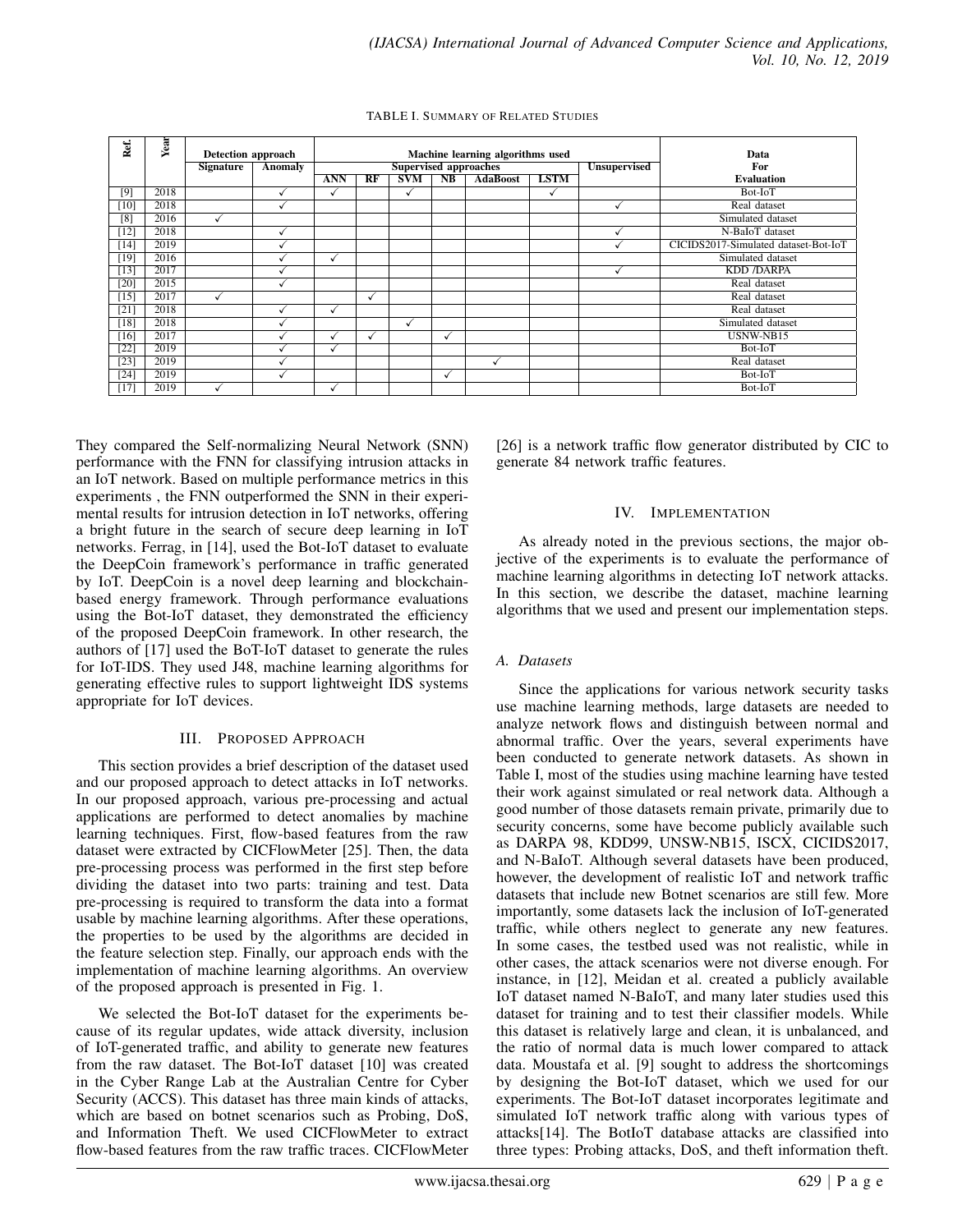

Fig. 1. Proposed Approach Overview.

# *B. Machine Learning Algorithms*

We used the Bot-IoT dataset to evaluate seven well known machine learning classifiers: (K-Nearest Neighbours (KNN), ID3 (Iterative Dichotomiser 3), Random Forest, AdaBoost, Quadratic discriminant analysis (QDA), Multilayer perceptron (MLP), and Naıve Bayes (NB). When choosing these classifiers, the focus is on bringing together popular algorithms with different characteristics. In this context, the algorithms used are briefly examined in the following.

- K-Nearest Neighbours(KNN): KNN is one of the simplest and most effective supervised learning algorithm. It is used for searching through the available dataset to associate new data points with similar existing points [24]. KNN, which provides good performance over multidimensional data and is a fast algorithm during the training phase, is relatively slow in the estimation stage.
- Quadratic discriminant analysis (QDA): QDA is an ideal algorithm to supervised classification problems. Discriminant analysis is a statistical technique for assigning measured data to one group among many groups. QDA is appropriate to situation where a category is not characterized by much data. In order to be able to apply Quadratic Discriminant Analysis, the number of samples observed must be greater than the number of groups.
- **Iterative Dichotomiser 3(ID3):** ID3 is an algorithm used to create a decision tree from a dataset. It was developed by Ross Quinlan [27]. A decision tree is an algorithm for classification that uses a tree-like decision structure. It is one way to display an algorithm

that only contains conditional control statements. The attributes are used as the tree nodes and the criteria are constructed so as to guide from one node to another, with the "leaves" being the class values allocated to the record [16]. ID3 is usually used in the domains of machine learning and natural language processing, and it is the precursor of the C4.5 algorithm.

- **Random Forest(RF):** RF is a machine learning approach that uses decision trees. In this method, a "forest" is created by assembling a large number of different decision tree structures that are formed in different ways[28]. This algorithm has many advantages, such as the ability run on huge datasets efficiently, its light weight compared to other methods, and robustness against noise and outliers when compared to single classifiers.
- Adaptive Boosting (AdaBoost): AdaBoost is a machine learning algorithm that focuses on classification issues and tries to convert weak classifiers into efficient ones. It was first proposed by Freund and Schapire in 1996, and can be used in conjunction with many other types of learning algorithm to improve performance. The most important characteristic of the AdaBoost algorithm is its capability to deal with missing values in a dataset.
- Multilayer Perceptron (MLP): MLP is a class of feedforward artificial neural network (ANN). Artificial neural networks (ANNs) are a machine learning method that takes inspiration from the way the human brain works, like learning and deriving new information. An MLP include no less than three layers: an input,output and hidden layer. MLP utilizes a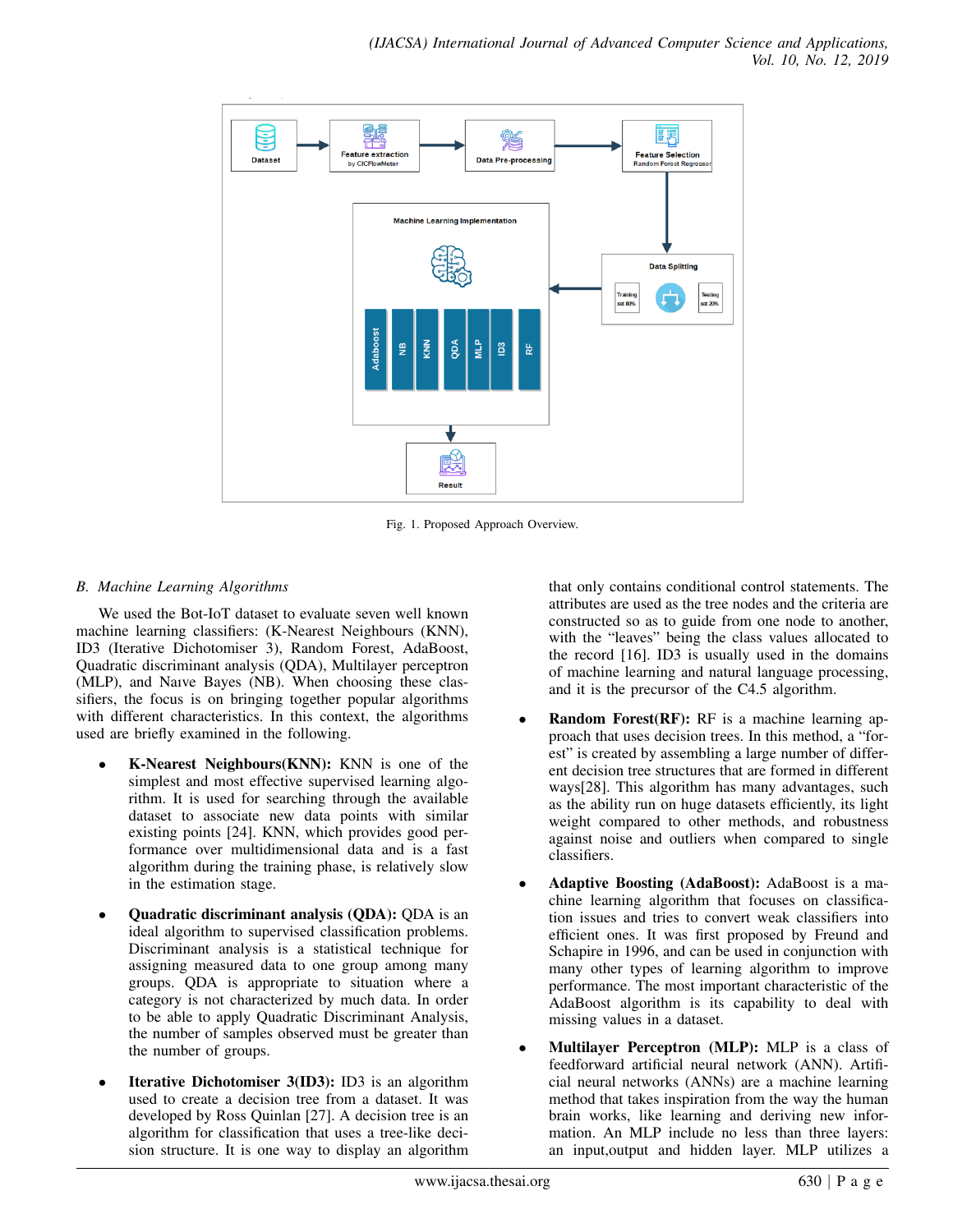

Fig. 2. Graph of Feature Importance of entire dataset

supervised learning technique called back-propagation for training.

Naïve Bayes(NB): The NB is a widely used supervised algorithm, and is famous for its simple principles. The Naïve Bayes method is based on the work of Thomas Bayes [29]. For instance, NB might be utilized to categorize traffic as normal or anomalous for intrusion detection. The traffic classification features used are handled independently by the NB classifier despite the fact that these features may depend on each other. Many attributes make NB user-friendly, like its simplicity, low sample requirement, and ease of implementation[27]. On the other hand, NB deals with features independently and is therefore unable to obtain valuable information from the communication and relationships between features.

# *C. Implementation Steps*

Our method consists of five essential steps:: Feature extraction, data pre-processing, Splitting data, feature selection, and implementation of machine learning algorithms.

- Feature Extraction: CICFlowMeter [25] was used to extract flow-based features (in pcap format) from raw network traffic data. CICFlowMeter is a network traffic flow generator distributed by CIC that produces 84 network traffic characteristics. It reads the pcap file and produces a visual document of the features extracted, and also offers a csv file of the dataset. This process was primarily designed to improve classifiers' predictive capabilities by extracting new dataset features.
- Data pre-processing: Pre-processing data transformation operations are used to transform the dataset into a structure suitable for machine learning. This step also includes cleaning the dataset by removing irrelevant

or corrupted data that can affect the accuracy of the dataset, which makes it more efficient.

- Splitting Data: During the machine learning process, data are needed so that learning can take place. In addition to the data required for training, test data are needed to evaluate the performance of the algorithm in order to see how well it works. In our study, we considered 80% of the Bot-IoT dataset to be the training data and the remaining 20% to be the testing data.
- Feature Selection: It is significant to decrease the count of features and just use the features needed to train and test the algorithms to find a lightweight security solution appropriate for IoT systems [13]. We used the Random Forest Regressor algorithm as features selection technique. The random forest regressor has been proven to be an effective method of reducing the dimensions of a dataset. Decreasing the input data features from more than 80 network traffic features to 7 makes the model train and respond more quickly. The features' importance weights for the full dataset are shown in Fig. 2.
- Implementation of Machine Learning Algorithms: All the experiments were done in Python by relying on Python machine learning libraries (scikit-learn, Matplotlib, Pandas, and NumPy). We organised the evaluation of machine learning algorithms for the dataset in three phases: applying the proposed algorithms on each attack in the dataset separately; applying the algorithms on the entire dataset with a set of features combining the best features for each attack (the list of these features can be seen in Table II); and applying the algorithms on the entire dataset with the seven best features obtained in the feature selection step.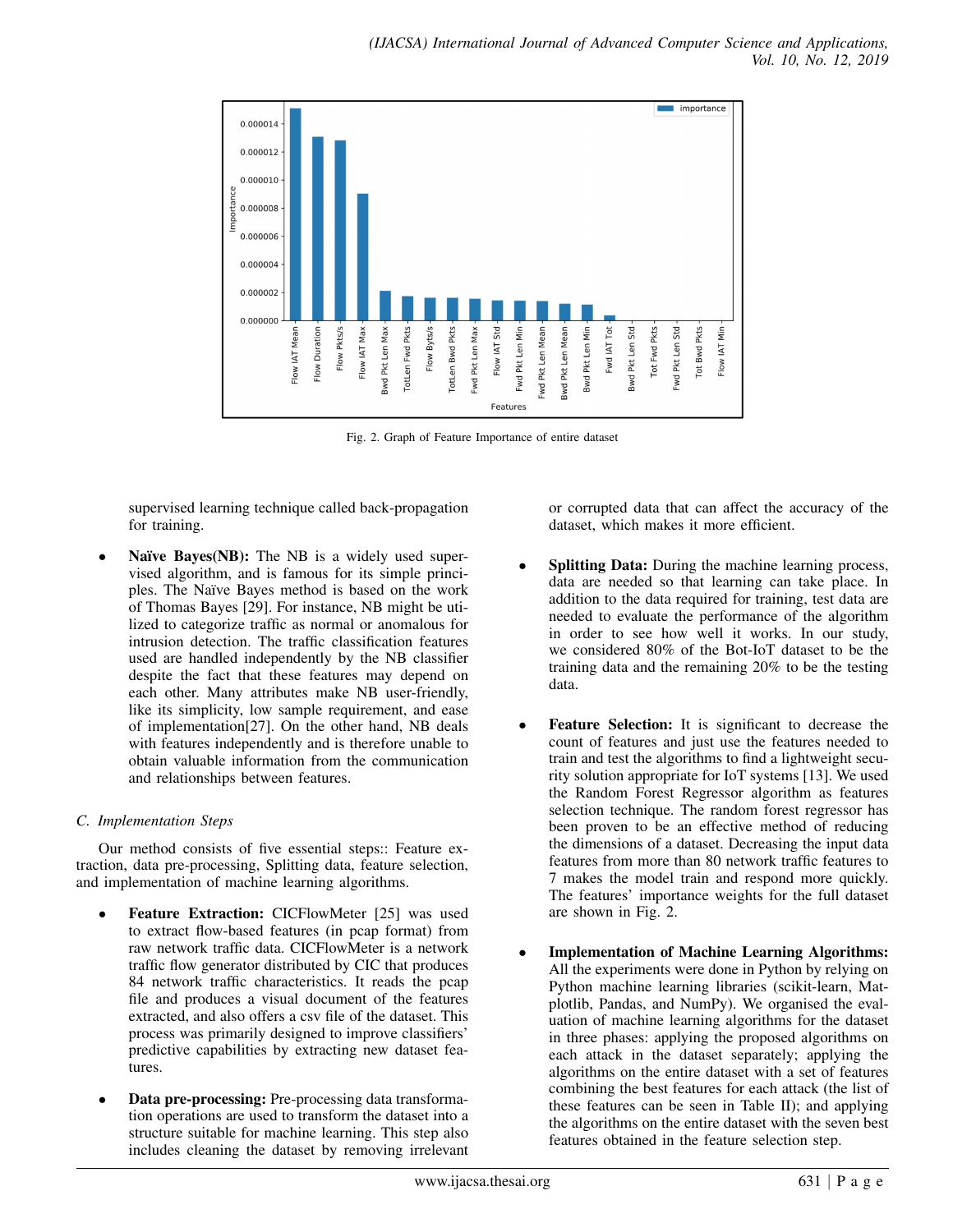TABLE II. THE FEATURE LIST CREATED FOR ALL ATTACK TYPES

| Flow <b>JAT</b> Mean | Flow Duration     | Flow Pkts/s            |
|----------------------|-------------------|------------------------|
| Flow <b>IAT</b> Max  | Fwd Pkt Len Max   | <b>TotLen Fwd Pkts</b> |
| Fwd Pkt Len Mean     | Tot Bwd Pkts      | Fwd IAT Tot            |
| Flow <b>IAT</b> Std  | <b>Flow Bytss</b> | Tot Fwd Pkts           |
| Flow IAT Min         |                   |                        |

#### V. EVALUATION

#### *A. Evaluation Metrics*

When evaluating the performance of machine-learning models, it is crucial to define performance measures that are suitable for the task to be solved. In order to evaluate our results, we used the most important performance indicators for accuracy, precision, f-measure, and recall, as shown in the equations below:

$$
Precision = \frac{TP}{TP + FP}
$$
 (1)

$$
Recall = \frac{TP}{TP + FN}
$$
 (2)

$$
Accuracy = \frac{TP + TN}{TP + FP + TN + FN}
$$
 (3)

$$
F-measure = \frac{2}{\frac{1}{Recall} + \frac{1}{Precision}}\tag{4}
$$

#### *B. Results*

As stated in the previous section, we organised the evaluation of machine learning algorithms for the dataset in three phases, as follows. Phase 1: applying machine learning algorithms on each attack in the dataset separately; Phase 2: applying machine learning algorithms on the entire data set with a set combining the best features for each attack; and Phase 3: applying machine learning algorithms on the entire dataset with the best seven features obtained in the feature selection step. The results of all the experiments are given in the following tables. The performance evaluation procedures were repeated 10 times for each machine learning algorithm, and the numbers given in the tables are the arithmetic means of these 10 processes.

Phase 1: applying machine learning algorithms on each attack in the dataset separately. Seven different machine learning methods are applied to 10 different attack types, and the results are presented in Table III. In the results of the algorithms, if there is an equality in the F-measure, the following values are examined in order to eliminate equality: precision, accuracy, recall, and time.

When observing the results in Table III, it can be noted that all the algorithms, except the Naive Bayes (NB) and Quadratic algorithm(QDA), achieved over 90% success in detecting almost all attack types. The ID3 algorithm was the most successful algorithm, completing 6 out of 10 tasks (DDOS-HTTP, DDOS-UDP, DOS-HTTP, DOS-TCP, Data exfiltration, and Service scan) with the highest score. In fact, for all the

TABLE III. DISTRIBUTION OF RESULTS ACCORDING TO TYPE OF ATTACK

|                     |                        |            |             | <b>F-Measures</b> |      |      |            |
|---------------------|------------------------|------------|-------------|-------------------|------|------|------------|
| <b>Attack Names</b> | $\overline{\text{NB}}$ | <b>ODA</b> | $_{\rm RF}$ | ID3               | АB   | ML P | <b>KNN</b> |
| <b>DDOS HTTP</b>    | 0.72                   | 0.85       | 0.96        | 0.96              | 0.96 | 0.95 | 0.96       |
| <b>DDOS UDP</b>     | 0.73                   | 0.92       | 0.98        | 0.98              | 0.98 | 0.97 | 0.98       |
| <b>DDOS TCP</b>     | 0.71                   | 0.85       | 0.99        | 0.99              | 1.0  | 0.74 | 0.99       |
| <b>DOS HTTP</b>     | 0.72                   | 0.82       | 0.95        | 0.96              | 0.95 | 0.95 | 0.96       |
| <b>DOS UDP</b>      | 0.72                   | 0.83       | 0.97        | 0.97              | 0.98 | 0.98 | 0.97       |
| <b>DOS TCP</b>      | 0.64                   | 0.74       | 1.0         | 1.0               | 1.0  | 0.78 | 0.99       |
| Data exfiltration   | 0.72                   | 0.76       | 0.96        | 0.97              | 0.97 | 0.94 | 0.97       |
| <b>Keylogging</b>   | 0.72                   | 0.82       | 0.95        | 0.95              | 0.95 | 0.91 | 0.98       |
| Service Scan        | 0.73                   | 0.83       | 0.95        | 0.95              | 0.95 | 0.94 | 0.94       |
| OS Scan             | 0.72                   | 0.76       | 0.94        | 0.97              | 0.98 | 0.97 | 0.99       |

tasks, ID3 shares its highest score with at least one other algorithm. However, low processing time puts it ahead of the other algorithms. The last algorithm used in all tasks was Naive Bayes, the lowest F-measure algorithm. Especially with the DOS TCP attack, it had a fairly low score. Even though Naive Bayes performed worse than the other algorithms, it was much better than the alternatives when it came to speed. However, it is also necessary to mention the QDA here, because the QDA had the second-worst performance among the algorithms.

Phase 2: applying machine learning algorithms on the entire dataset with a set of features the combined the best features for each attack. The whole dataset is used in this phase. Seven different methods of machine learning were implemented on the entire dataset, and we used feature sets that were extracted for each attack separately. Table IV shows the results obtained by using 13 features extracted for the attacks.

TABLE IV. IMPLEMENTATION OF FEATURES OBTAINED FROM PHASE1

| ML Algorithm | Accuracy | <b>Precision</b> | Recall | <b>F-Measure</b> | Time      |
|--------------|----------|------------------|--------|------------------|-----------|
| NB           | 0.78     | 0.84             | 0.78   | 0.75             | 5.056     |
| ODA          | 0.88     | 0.89             | 0.88   | 0.87             | 6.1964    |
| RF           | 0.98     | 0.98             | 0.98   | 0.98             | 27.0328   |
| ID3          | 0.99     | 0.99             | 0.99   | 0.99             | 19.3447   |
| Adaboost     | 1.0      | 1.0              | 1.0    | 1.0              | 308.9403  |
| <b>MLP</b>   | 0.84     | 0.88             | 0.84   | 0.83             | 1011.5001 |
| <b>KNN</b>   | 0.99     | 0.99             | 0.99   | 0.99             | 2052.1801 |

When observing Table IV, it can be seen that Adaboost was the best performance algorithm, followed by KNN and ID3. ID3 is noticeably faster than KNN, so it takes precedence with this feature. The lowest scoring algorithm was Naive Bayes, with a score of 0.75. From the speed perspective, NB and QDA were the fastest. Although KNN had a high performance score, it was still noticeably slower than the other algorithms.

Phase 3: applying machine learning algorithms on the entire data set with the seven best features obtained in the feature selection step.

From the F-measure perspective, there was no significant change in the algorithms' performance, but from the speed perspective, the running times of all the algorithms were noticeably reduced. The reason for this reduction in execution time is that 13 attributes are used in the method applied in Table V, whereas only 7 attributes are used in Table IV. This reduction in the feature count reduced the running time of the machine learning algorithms.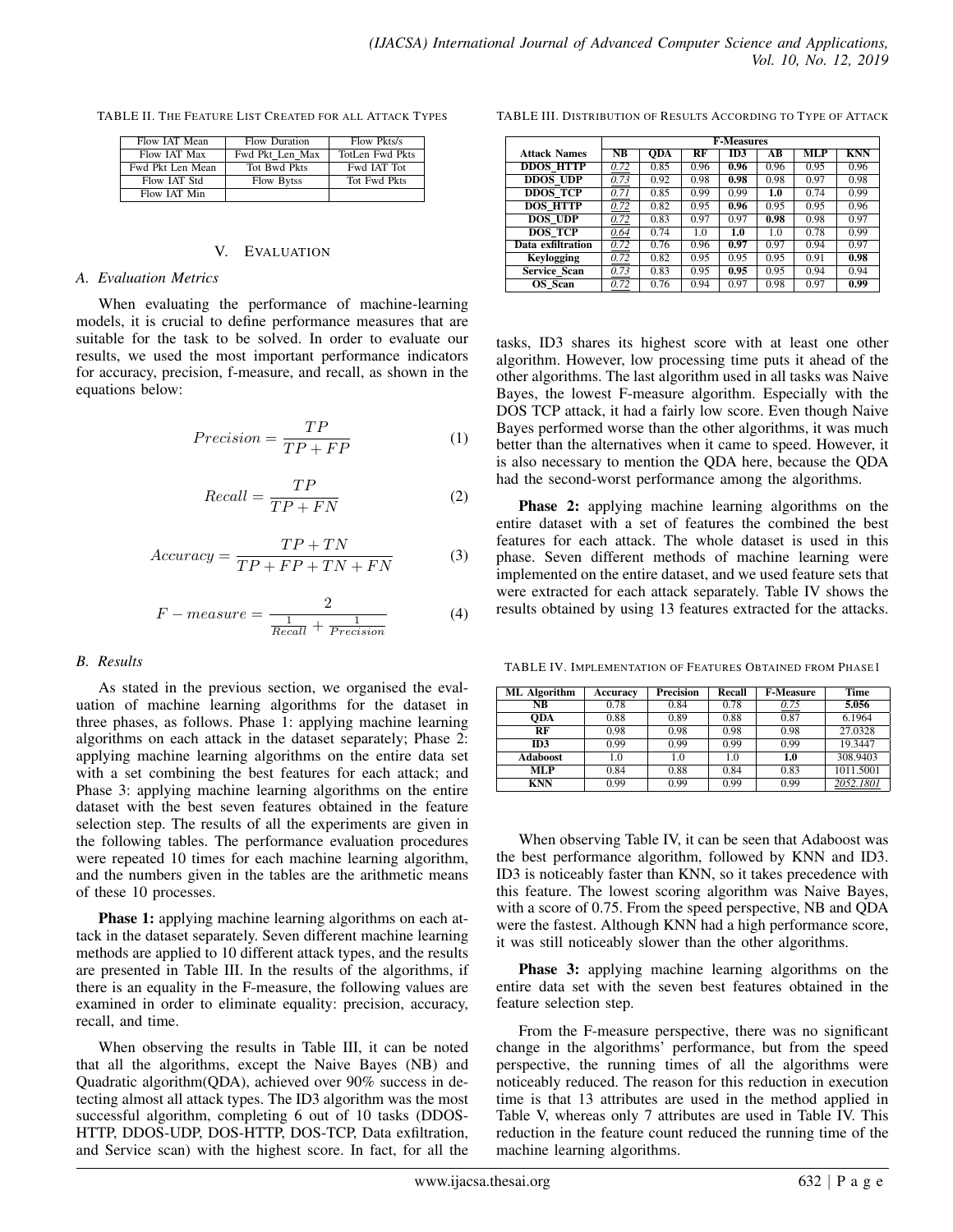| <b>ML</b> Algorithm | Accuracy | <b>Precision</b> | Recall | <b>F-Measure</b> | Time      |
|---------------------|----------|------------------|--------|------------------|-----------|
| NB                  | 0.79     | 0.85             | 0.79   | 0.77             | 4.0472    |
| ODA                 | 0.87     | 0.89             | 0.87   | 0.86             | 4.4056    |
| RF                  | 0.97     | 0.97             | 0.97   | 0.97             | 28.9246   |
| ID <sub>3</sub>     | 0.97     | 0.97             | 0.97   | 0.97             | 17.0899   |
| Adaboost            | 0.97     | 0.97             | 0.97   | 0.97             | 238.8618  |
| <b>MLP</b>          | 0.84     | 0.87             | 0.84   | 0.83             | 949.6977  |
| <b>KNN</b>          | 0.99     | 0.99             | 0.99   | 0.99             | 1615.9852 |

TABLE V. IMPLEMENTATION OF FEATURES OBTAINED USING RANDOM FOREST REGRESSOR FOR ALL DATASET

The final results of the implementation (see Table VI) are compared with a study in the literature. For this comparison, the study conducted by Ferrag et al. [14] in 2019 was chosen. The reason for this is that the mentioned work used the same dataset as well as two machine learning methods similar to the ones we used. These similar machine learning algorithms are Random Forest and Naive Bayse. The key difference between our work and theirs is the feature set used. They used the original feature set while we used a new feature set extracted by CICFLOWMETER. The detection rate (Recall) was determined as the main evaluation criterion. Table VI shows the comparison of the results obtained from the two studies. When the results are examined, it can be seen that the Random Forest algorithm used in our study is higher than that used in [14], and the same thing can be seen for most attack types with the NB algorithm. So, we can see that the new features used in our work increased the performance of both algorithms.

| <b>Attack Names</b> | Ferrag et al[14] | <b>Our Work</b> |     |           |
|---------------------|------------------|-----------------|-----|-----------|
|                     | RF               | <b>NB</b>       | RF  | <b>NB</b> |
| <b>DDOS HTTP</b>    | 82.26%           | 50.78%          | 96% | 71%       |
| <b>DDOS TCP</b>     | 88.28%           | 78.67%          | 99% | 70%       |
| <b>DDOS UDP</b>     | 55.26%           | 78.50%          | 98% | 72%       |
| <b>DOS HTTP</b>     | 82.20%           | 68.68%          | 95% | 71%       |

 $\overline{DOS\_TCP}$  81.77% 65.56% 100% 63%<br>  $\overline{DOS\_TOP}$  82.99% 100% 97% 71% **DOS\_UDP** 82.99% 100% 97% 71%<br> **ata exfiltration** 86.55% 66.55% 96% 71% **Data exfiltration** 86.55% 66.55% 96% 71%<br>**Keylogging** 70.12% 65.62% 95% 71% **Keylogging** 70.12% 65.62% 95% 71%<br> **OS\_Scan** 82.20% 68.68% 94% 70% **OS\_Scan** 82.20% 68.68% 94% 70%<br> **ervice\_Scan** 69.82% 65.21% 95% 72%

TABLE VI. COMPARISON OF PERFORMANCE OF THE TWO ALGORITHMS

## VI. CONCLUSION

Service\_Scan 69.82% 65.21%

This paper has aimed to detect IoT network attacks by using machine learning methods. In this context, the Bot IoT [9] was used as a dataset because of its regular updates, wide attack diversity, and various network protocols. We used CICFlowMeter[25] to extract flow-based features from the raw traffic traces. CICFlowMeter generates 84 network traffic features of the dataset which define the network flow. During the implementation, the importance of weight calculations were made with the Random Forest Regressor algorithm to decide which of the features would be used in the machine learning methods. Two approaches were used when making these calculations. In the first approach, the importance weights were calculated separately for each attack type, and in the second approach, all the attacks were collected in a single group and the importance weights for this group were calculated; i.e., the common properties that were important for all attacks

were determined. Finally, seven machine learning algorithms which are widely used and have different qualities were applied to the data. These algorithms and the achieved performance ratios according to F-measure are as follows: F-measure had a value between 0 and 1; Naive Bayes was 0.77; QDA was 0.86; Random Forest was 0.97; ID3 was 0.97; AdaBoost was 0.97; MLP was 0.83; and K Nearest Neighbours was 0.99.

In this research we investigated seven supervised algorithms. As a future work ,it would be interesting to evaluate the performance of some unsupervised algorithms. Furthermore, we applied various machine learning algorithms independently from each other. In the future, we sould like to combine different machine learning algorithms as a multi-layered model to improve the detection performance.

#### ACKNOWLEDGMENT

The computations for the work presented in this paper were supported by the KAU High Performance Computing Center (Aziz Supercomputer) (http://hpc.kau.edu.sa)

#### **REFERENCES**

- [1] J. Deogirikar and A. Vidhate, "Security attacks in iot: A survey," *International Conference on I-SMAC (I-SMAC)*, pp. 32–37, 2017.
- [2] T. Bodström and T. Hämäläinen, "State of the art literature review on network anomaly detection with deep learning," *Internet of Things, Smart Spaces, and Next Generation Networks and Systems*, pp. 64–76, 2018.
- [3] I. Arnaldo, A. Cuesta-Infante, A. Arun, M. Lam, C. Bassias, and K. Veeramachaneni, "Learning representations for log data in cybersecurity," *International Conference on Cyber Security Cryptography and Machine Learning*, pp. 250–268, 2017.
- [4] M. Du, F. Li, G. Zheng, and V. Srikumar, "Deeplog: Anomaly detection and diagnosis from system logs through deep learning," *Proceedings of the 2017 ACM SIGSAC Conference on Computer and Communications Security*, pp. 1285–1298, 2017.
- [5] B. J. Radford, B. D. Richardson, and S. E. Davis, "Sequence aggregation rules for anomaly detection in computer network traffic," *arXiv preprint arXiv:1805.03735*, 2018.
- [6] I. Lambert and M. Glenn, "Security analytics: Using deep learning to detect cyber attacks," 2017.
- [7] M. Stevanovic and J. M. Pedersen, "Detecting bots using multi-level traffic analysis." *IJCSA*, vol. 1, no. 1, pp. 182–209, 2016.
- [8] H. Sedjelmaci, S. M. Senouci, and M. Al-Bahri, "A lightweight anomaly detection technique for low-resource iot devices: A game-theoretic methodology," *IEEE International Conference on Communications (ICC)*, pp. 1–6, 2016.
- [9] N. Koroniotis, N. Moustafa, E. Sitnikova, and B. Turnbull, "Towards the development of realistic botnet dataset in the internet of things for network forensic analytics: Bot-iot dataset," *Future Generation Computer Systems*, vol. 100, pp. 779–796, 2019.
- [10] Y. Mirsky, T. Doitshman, Y. Elovici, and A. Shabtai, "Kitsune: an ensemble of autoencoders for online network intrusion detection," *arXiv preprint arXiv:1802.09089*, 2018.
- [11] X. Yuan, C. Li, and X. Li, "Deepdefense: identifying ddos attack via deep learning," *IEEE International Conference on Smart Computing (SMARTCOMP)*, pp. 1–8, 2017.
- [12] Y. Meidan, M. Bohadana, Y. Mathov, Y. Mirsky, A. Shabtai, D. Breitenbacher, and Y. Elovici, "N-baiot—network-based detection of iot botnet attacks using deep autoencoders," *IEEE Pervasive Computing*, vol. 17, no. 3, pp. 12–22, 2018.
- [13] M. K. Putchala, "Deep learning approach for intrusion detection system (ids) in the internet of things (iot) network using gated recurrent neural networks (gru)," 2017.